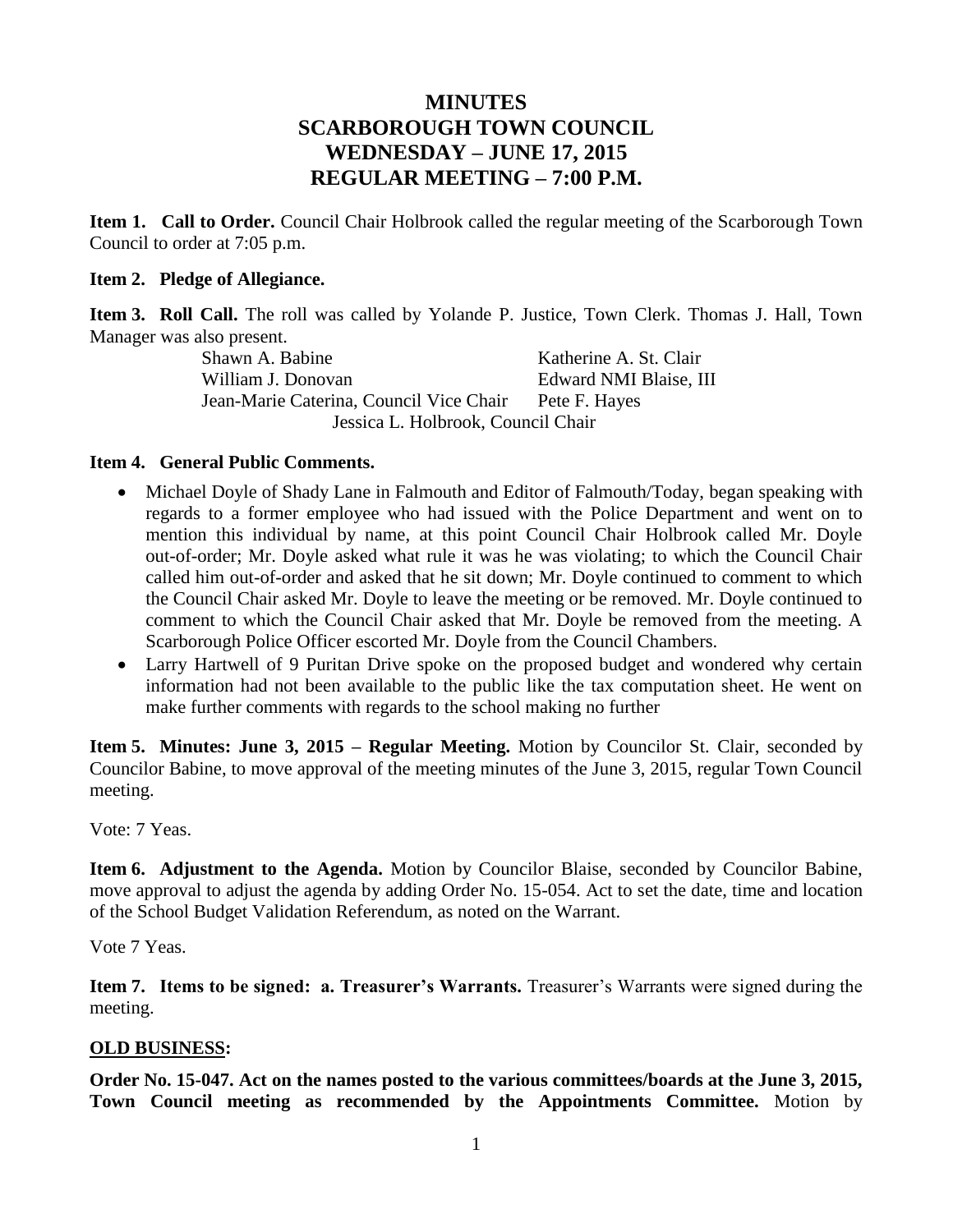Councilor Babine, seconded by Councilor Caterina, to move approval on the names posted to the various committees/boards at the June 3, 2015, Town Council meeting as recommended by the Appointments Committee, as follows:

### **Conservation Commission:**

Benjamin Keller as a full voting member with a term to expire in 2017.

### **Historic Preservation Implementation Committee:**

Sharman Kivatisky and Becky Delaware – with terms to expire in 2017; Craig Friedrich and Jessica Holbrook with terms to expire in 2016.

### **Senior Advisory Board:**

Bud Hanson as a full voting member with a term to expire in 2016.

Vote: 7 Yeas.

### **NEW BUSINESS:**

**Order No. 15-048. First reading and schedule a public hearing and second reading on the proposed FY2016 School Budget.** The following individuals spoke on this item:

- Betsy Gleysteen of 14 Longmeadow Road spoke on the proposed budget and its failure to pass. She asked the Town Council to reconsider the laptops and let the voters decide on whether these are necessary. All parents would like, is a good education for their students. She then spoke on all the emails and phone calls that she received from the School Board advocating for a yes vote – this information provided to the School is for emergency use only. She then commented that the whole town budget should go out to vote.
- Jackie Perry of Black Point Road and a member of the Board of Education spoke on what is ahead when the Town Council reduces the School's Budget. She would not like to see the town divided on this issue. The Board is legally and morally responsible for providing students with a good education.
- Chris Caizzio of Elmwood Avenue thanked the Board and the Town Council for working on a collaborative effort on this process.
- Stacey Newman of Windsor Pines Drive spoke on the proposed budget, adding that the process has been upsetting from signs with pigs to hearing all the comments. She then asked the Council to think about what the Council would cut if it were their budget - we know that you care about all residents of Scarborough, please cut only as necessary.
- Larry Hartwell of Puritan Drive noted that we had the highest voter turnout compared to surrounding communities. Over 50% felt the school budget was too high. He then read some comparisons with regards to cost per student. The budget has increased 6.9 million over the last 5 years and the residents do not want another increase.
- Jodi Shay of Windsor Pines Drive and a member of the Board of Education stated there are two groups present, those who support the budget and those who do not. The town needs a solution for this problem. We are the leaders of this town and we need to lead. There are many who have lived here a long time and we need to help them to. Let us find a solution to the problem – the division of the community needs to stop and we need to create a solution.
- Mike Turek of Bayberry Lane stated that he agreed that there needs to be a plan when dealing with the budget. One suggestion was to put a limit on what the percentage of the increase for a budget, then the manager and superintendent would know what the increase would be then plan accordingly.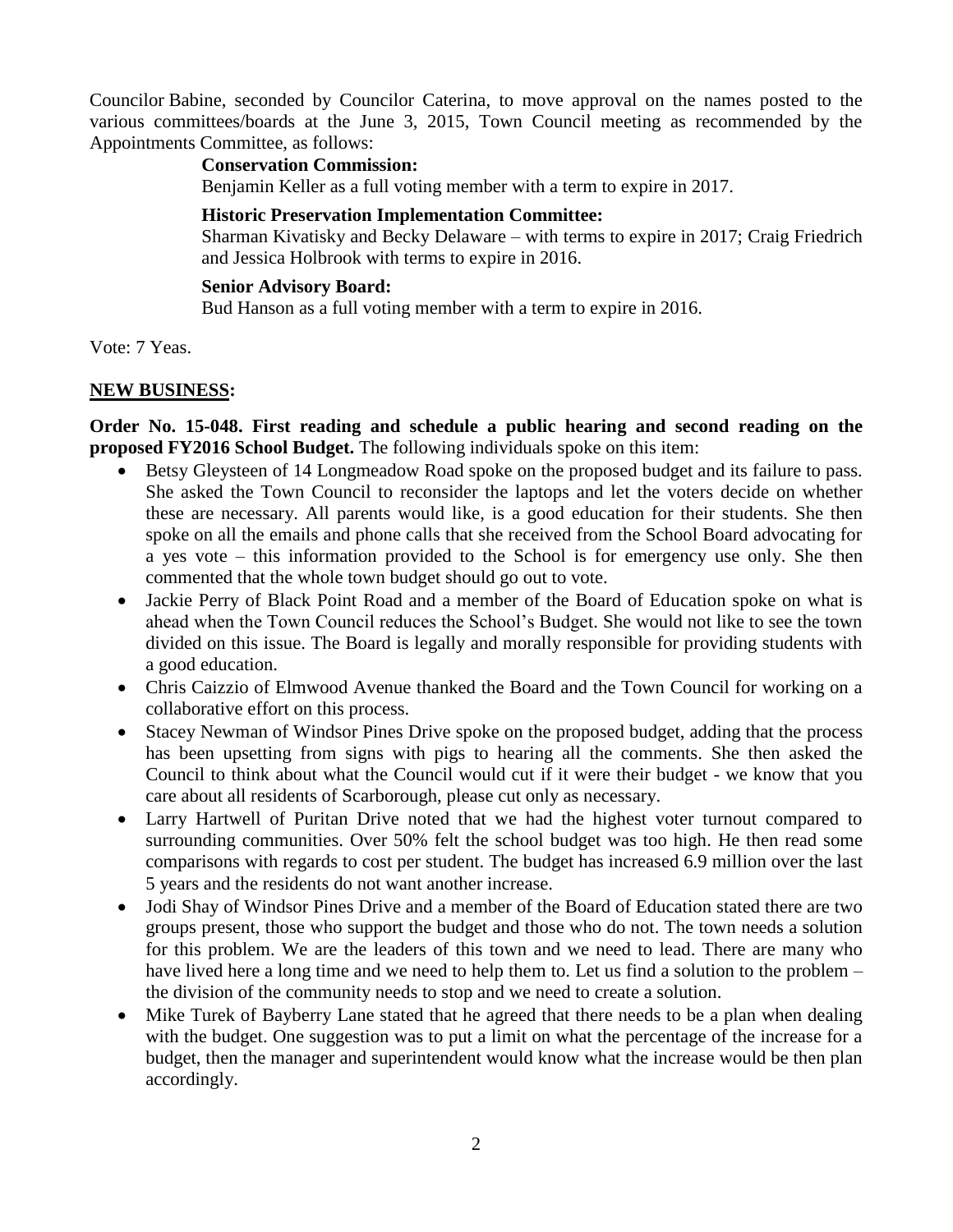Motion by Councilor Babine, seconded by Councilor Caterina, to move approval of the first reading on the FY2016 School Budget and schedule a public hearing and second reading for Wednesday, June 24, 2015.

Motion by Councilor Babine, seconded by Councilor Donovan, to move approval to amend the main motion to amend the order to reflect that should it be known before the time of tax commitment that the State of Maine provides additional funds for K-12 education as described in the Essential Programs and Services Funding Act, in an amount greater than approved in this order, those funds will be used to reduce the amount of property taxes needed to support this budget.

Vote: 7 Yeas.

Motion by Councilor Blaise, seconded by Councilor Caterina, to move approval to amend the main motion as amended to reduce the Education Operating Budget approved by the Town Council on May 20, 2015 and which failed to be validated by the voters on June 9, 2015, by an additional \$2,000,000.

Vote on Amendment: 1 Yea.

6 Nays [Council Chair Holbrook, Councilors Babine, Caterina, Donovan, Hayes

and St. Clair].

Motion Fails.

Motion by Councilor Blaise, seconded by Councilor Babine, to move approval to amend the main motion as amended to reduce the Education Operating Budget approved by the Town Council on May 20, 2015 and which failed to be validated by the voters on June 9, 2015, by an additional \$616,000.

Vote on Amendment: 3 Yeas. 4 Nays [Council Chair Holbrook, Councilors Babine, Caterina and Donovan].

Motion Fails.

Motion by Councilor Donovan, seconded by Councilor Babine, to move approval to amend the main motion as amended to reduce the Education Operating Budget approved by the Town Council on May 20, 2015 and which failed to be validated by the voters on June 9, 2015, by additional \$350,000.

Vote on Amendment: 3 Yeas.

4 Nays [Council Chair Holbrook, Councilors Blaise, Hayes and St. Clair].

Motion Fails.

Motion by Councilor Hayes, seconded by Councilor Blaise, to move approval to amend the main motion as amended to reduce the Education Operating Budget approved by the Town Council on May 20, 2015 and which failed to be validated by the voters in June 9, 2015, by additional \$500,000 for a new Net Education Budget of \$38,256,945.

Vote on Amendment: 7 Yeas.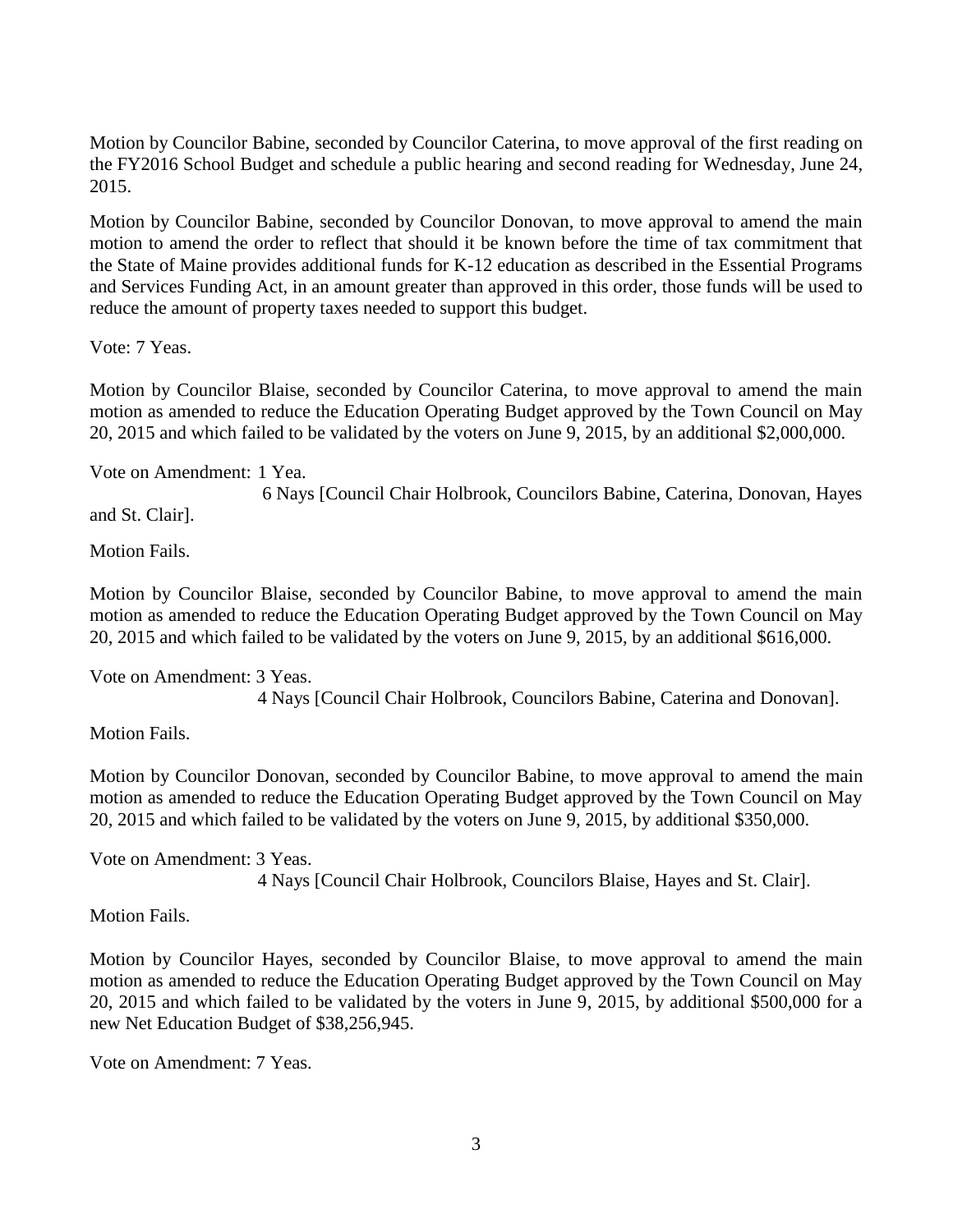Main motion as amended:

### **Order for Fiscal Year 2016 School Budget**

**WHEREAS,** the Scarborough Town Council adopted FY2016 Operational and Capital Budgets for the Town and the School on May 20, 2015, with the passage of Order No. 15-026; and,

**WHEREAS,** pursuant to State law, the School Budget must be validated by the voters and it failed at a Special Election held on June 9, 2015; and,

**WHEREAS,** the Town Council must resubmit an adjusted School Budget to the Voters for validation no less than ten (10) days and no more than forty-five (45) days from June 9, 2015; and,

**NOW THEREFORE, BE IT ORDERED,** that the Scarborough Town Council moves approval of the first reading to adopt the Fiscal Year 2016 School Budget and **schedule a public hearing for 7:00 p.m. on Wednesday, June 24, 2015, as well as the second reading;** and,

**BE IT FURTHER ORDERED, that the Scarborough Town Council hereby appropriates,** for school purposes, the Education Operating Budget, the sum of **\$43,293,756** and the Town of Scarborough raises as the local share for the Education Operating Budget, the sum of **\$ 38,294,379**.

**BE IT FURTHER ORDERED,** that should it be known before the time of tax commitment that the State of Maine provides additional funds for K-12 education as described in the Essential Programs and Services Funding Act, in an amount greater than approved in this order, those funds will be used to reduce the amount of property taxes needed to support this budget.

Vote: 7 Yeas.

**Order No. 15-049. First Reading and refer to the Planning Board amendments to Chapter 405 the Scarborough Zoning Ordinance allowing for Food Processing Facilities within the Haigis Parkway Zoning District (HP) and to establish Food Processing Facility Performance Standards.** Karen Martin, President of SEDCO and Dan Bacon, Town Planner, gave a brief over on the proposed amendments to Chapter 405 – the Scarborough Zoning Ordinance. They thanked the Long Range Planning Committee and the SEDCO Board for their support. They responded to questions from the Town Council. Dan Bacon, Town Planner, gave a brief over on the proposed amendments to the Town of Scarborough Official Zoning Map noted in Order No. 15-050 below.

Motion by Councilor St. Clair, seconded by Councilor Caterina, to move approval of the first reading and refer to the Planning Board amendments to Chapter 405 the Scarborough Zoning Ordinance allowing for Food Processing Facilities within the Haigis Parkway Zoning District (HP) and to establish Food Processing Facility Performance Standards and schedule a public hearing upon receipt of the recommendations of the Planning Board, as follows:

# Proposed Amendment to the Zoning Ordinance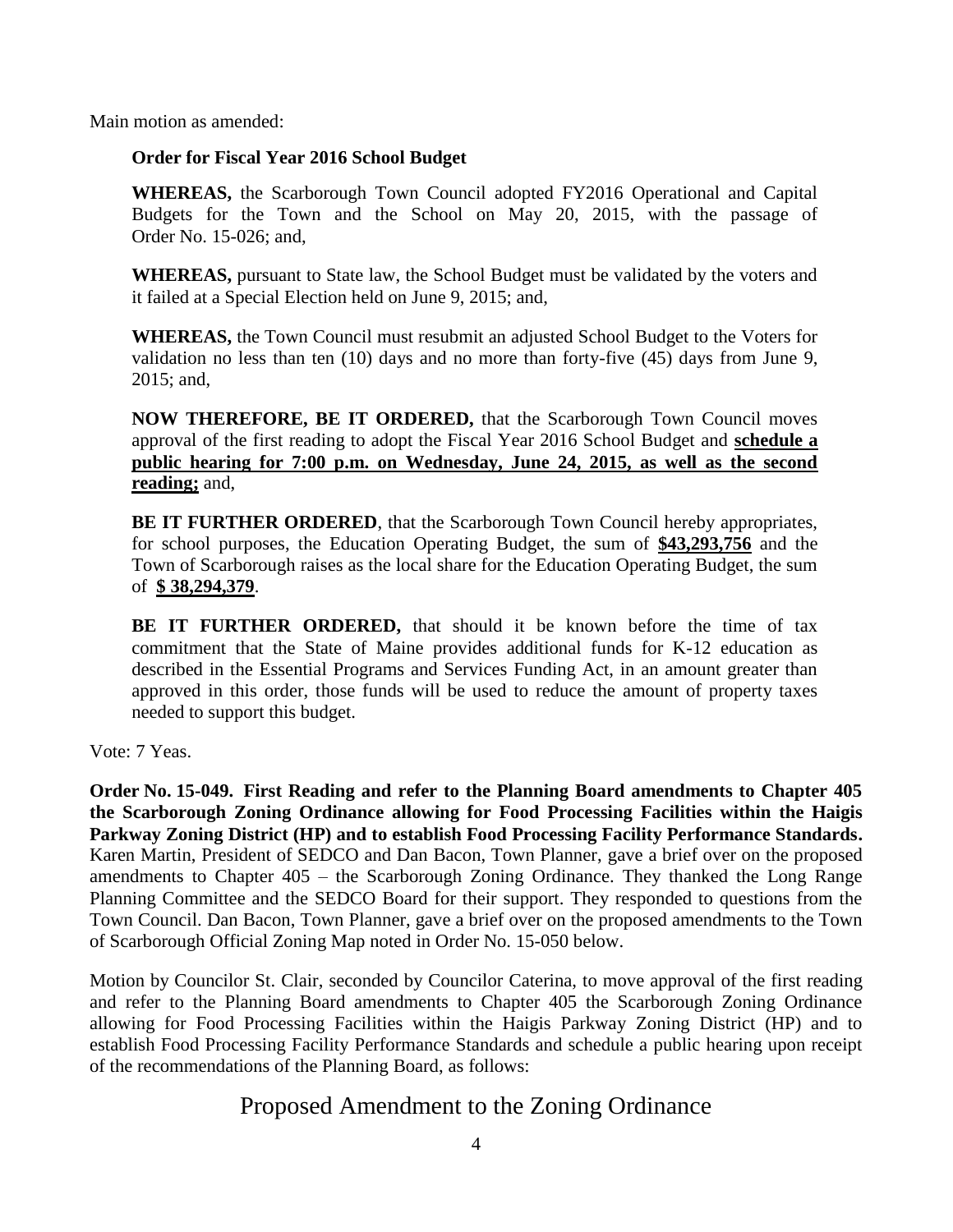# Updating the Haigis Parkway (HP) District and Establishing Standards for Food Processing

BE IT HEREBY ORDAINED by the Town Council of the Town of Scarborough, Maine, in Town Council assembled, that the following amendment to the Zoning Ordinance of the Town of Scarborough, Maine, be and hereby are adopted:

1. Amend SECTION XVIII.B HAIGIS PARKWAY DISTRICT (HP), Subsection B. PERMITTED USES, CONVENTIONAL AND PLANNED DEVELOPMENTS, NON-RESIDENTIAL USES to add the following (additions are underlined; deletions are struck through):

25. Food processing facilities, subject to the performance standards of Section IX.(M.2.)

2. Amend SECTION IX. PERFORMANCE STANDARDS by adding a new performance standard subsection M.2. as follows (additions are underlined; deletions are struck through):

# M.2. PERFORMANCE STANDARDS – FOOD PROCESSING FACILITIES IN THE HAIGIS PARKWAY DISTRICT

Food processing facilities permitted in the HP District may be undertaken only after the Planning Board has reviewed and approved the use in accordance with the Site Plan Review Ordinance and has found that the proposed use will conform to the following performance standards and locational requirements:

1. The food processing facility shall be located within two thousand two hundred fifty (2250) feet of the point of intersection of the centerlines of Scottow Hill Road and the Haigis Parkway;

2. The food processing facility shall be sited in a location, and designed in a manner, that is compatible with surrounding uses. This may include the need for screening and buffering between the facility and adjacent uses and properties. The buffering and visual screen may include the preservation of natural vegetation, new landscaping, berms or other means to fulfill this standard;

3. The design and external appearance of the food processing facility and site improvements will constitute an attractive and compatible addition to the zoning district and be consistent with the Design Standards for Scarborough's Commercial Districts;

4. The facility will not create any unhealthy or offensive odor, emissions or other airborne discharges;

5. The facility will not include any outdoor storage of equipment, materials or processing byproduct or waste; and

6. The facility will not create any offensive noise or vibration to abutting landowners.

Vote: 7 Yeas.

**Order No. 15-050. First Reading and refer to the Planning Board amendments to the Town of Scarborough Official Zoning Map to adjust the boundary of the Haigis Parkway Zoning District (HP).** Motion by Councilor St. Clair, seconded by Councilor Babine, to move approval of the first reading and refer to the Planning Board amendments to the Town of Scarborough Official Zoning Map to adjust the boundary of the Haigis Parkway Zoning District (HP) and schedule a public hearing upon receipt of the recommendations of the Planning Board, as follows: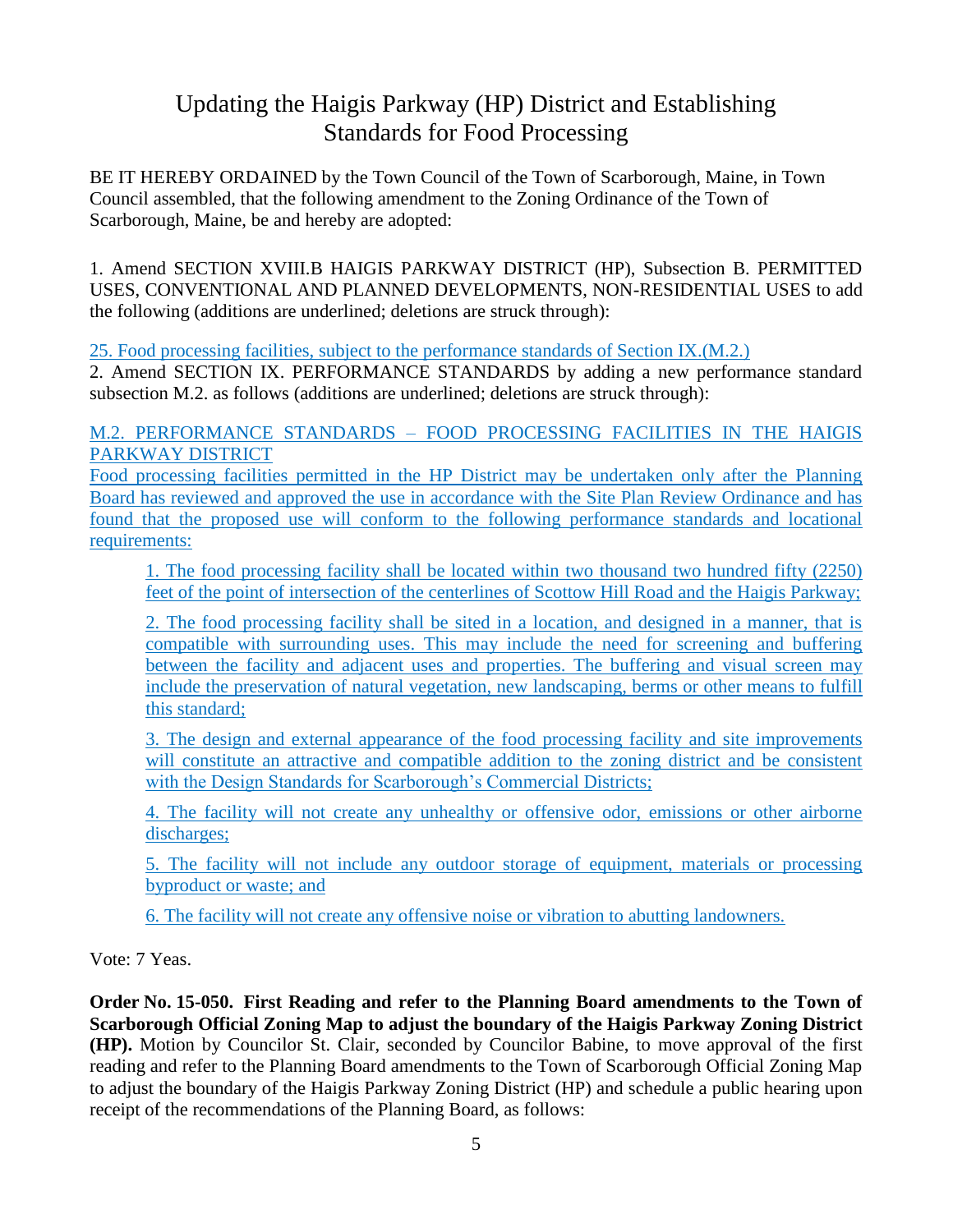

Vote: 7 Yeas.

**Order No. 15-051. Act on the request to ratify the collective bargaining agreement between the Town of Scarborough and the Scarborough Police Benevolent Association.** Motion by Councilor St. Clair, seconded by Councilor Caterina, to move approval to request to ratify the collective bargaining agreement between the Town of Scarborough and the Scarborough Police Benevolent Association.

Vote: 7 Yeas.

**Order No. 15-052. Act on to authorize the Town Manager to accept a donation of 20+/- acres of land located at 305 Highland Avenue from the Maine Turnpike Authority for conservation land and future use for the Eastern Trail.** Dan Bacon, Town Planner, gave a brief overview on this item.

Motion by Councilor Babine, seconded by Councilor Blaise, to move approval to authorize the Town Manager to accept a donation of 20+/- acres of land located at 305 Highland Avenue from the Maine Turnpike Authority for conservation land and future use for the Eastern Trail.

Vote: 7 Yeas.

**Order No. 15-053. Act to certify the results of the June 9, 2015, School Budget Validation Referendum.** Motion by Councilor St. Clair, seconded by Councilor Caterina, to move approval to certify the results of the June 9, 2015, School Budget Validation Referendum, as follows: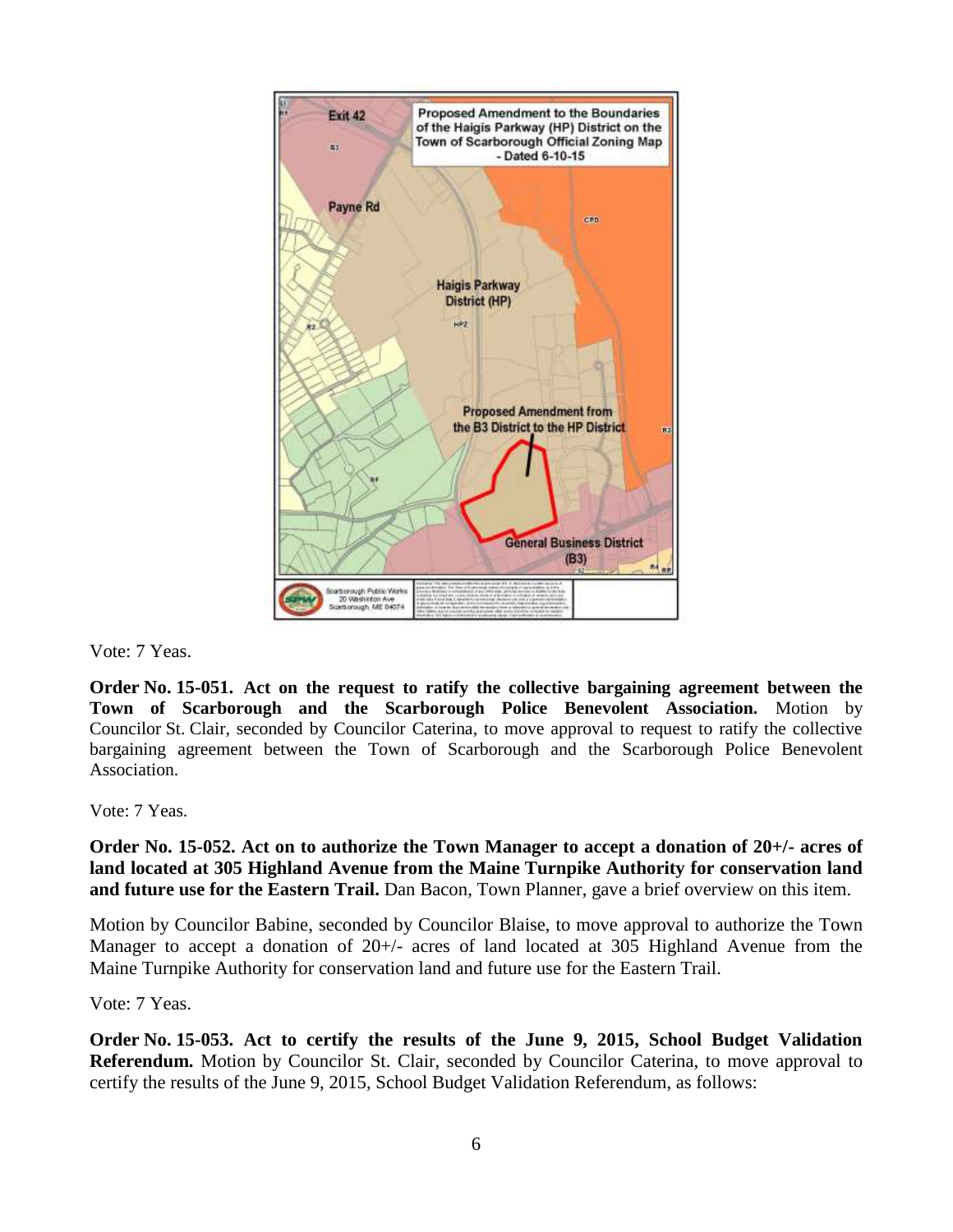### **RESULTS OF THE SCHOOL BUDGET VALIDATION REFERENDUM TUESDAY – JUNE 9, 2015**

**Question 1**: Do you favor approving the Scarborough School budget for the upcoming school year that was adopted at the latest Town of Scarborough budget meeting held on May 20, 2015?

**YEAS: 1,408 NAYS: 1,719** 

**Non-Binding Question:**

**Too High: 1,761 Acceptable: 710 Too Low: 619**

There are approximately 15,499 active voters on our voter registration list and there were 3,144 voters who cast ballots - 17 ballots were not accepted due to them being blank or they had a distinguishing mark on it.

Vote: 7 Yeas.

**Order No. 15-054. Act on the request to set the date, time and location of the School Budget Validation Referendum - as noted on the Warrant.** Motion by Councilor St. Clair, seconded by Councilor Caterina, to move approval on the request to set the date, time and location of the School Budget Validation Referendum – as noted on the Warrant:

### **WARRANT SCHOOL BUDGET VALIDATION REFERENDUM (20-A M.R.S.A. § 1486 and 2307) TOWN OF SCARBOROUGH Tuesday, July 7, 2015**

**Municipality:** Scarborough **Voting District:** Town Wide

**Voting Place Name:** Municipal Building **Voting Location:** 259 US Route One

**Polls Open at 7:00 A.M. Polls Close at 8:00 P.M.**

**Absentee Ballot Processing (check all that apply):**

**Processed by:** Clerk (Centrally) **X** Clerk (At Polls)

**Date/Time of Processing:**

**X During** Election Day (7/07) Processing Time(s): After 8:00 a.m.

**Only** after 8:00 p.m. on Election Day (7/07)

# **======================================================================== WARRANT SCHOOL BUDGET VALIDATION REFERENDUM (20-A M.R.S.A. § 1486 and 2307) TOWN OF SCARBOROUGH Tuesday, July 7, 2015**

Cumberland County, ss. State of Maine

TO: Robert A. Moulton, Police Chief of the Town of Scarborough: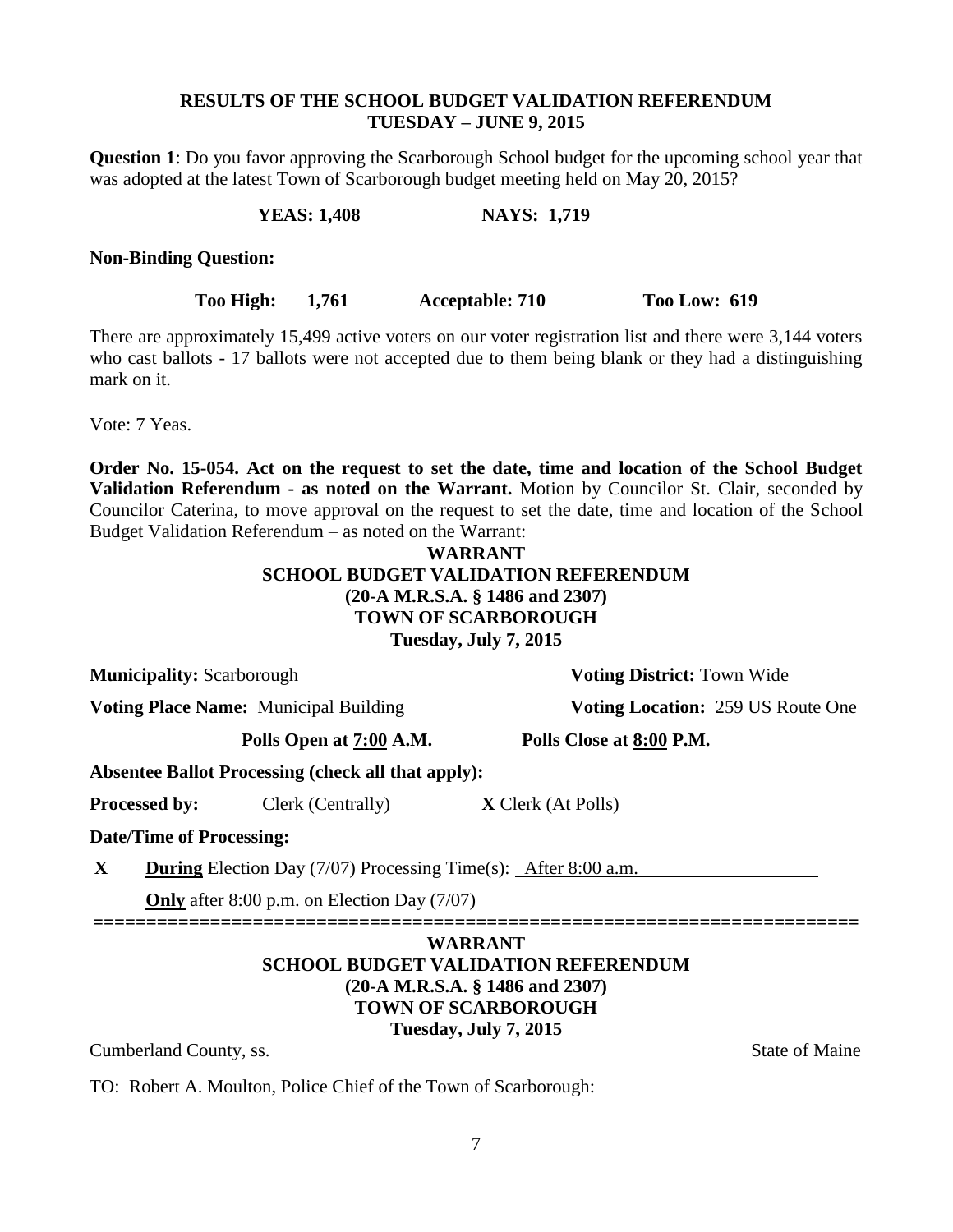You are hereby required in the name of the State of Maine to notify the voters of the Town of Scarborough of the Special School Budget Validation Referendum Election, as described in this warrant.

# **To the Voters of the Town of Scarborough:**

You are hereby notified that a School Budget Validation Referendum will held at the Scarborough Municipal Building in Council Chambers, located at 259 US Route One, in the Town of Scarborough on Tuesday, July 7, 2015, for the purpose of determining the following questions:

# **School Budget Validation Referendum Question No. 1:**

- YES Do you favor approving the Scarborough School budget for the upcoming school
	- NO year that was adopted at the latest Town of Scarborough budget meeting?

### **The following is a non-binding expression of opinion for the consideration of the Town Council and School Board.**

I find the school budget adopted at the June 24, 2015, Town Council meeting to be:

- TOO HIGH
- ACCEPTABLE
- TOO LOW

The Registrar of Voters will hold office hours while the polls are open to correct any error in or change a name or address on the voting list; to accept the registration of any person eligible to vote, and to accept new enrollments.

A person who is not registered as a voter may not vote in any Scarborough election.

Given under our hand this 17th day of June, 2015, at Scarborough, Maine.

Signed by a majority of the Town Council.

Vote: 7 Yeas.

**Item 8. Non Action Items.** Not at this time.

# **Item 9. Standing and Special Committee Reports and Liaison Reports.**

- Councilor Babine gave an update on SEDCO; ecomaine's Annual meeting is scheduled for Thursday, June  $18<sup>th</sup>$  and the Finance Committee would be focusing on the upcoming School Budget Referendum
- Council Chair Holbrook gave an update on the Housing Alliance noting its meeting would be held on June  $19<sup>th</sup>$  at 6:30 p.m. On Tuesday, June  $30<sup>th</sup>$  there would be a Ground breaking ceremony on the Habitat for Humanity Project. The Historic Preservation Implementation Committee would be scheduling an organizational meeting soon and would be sending information out within in the next couple of weeks.